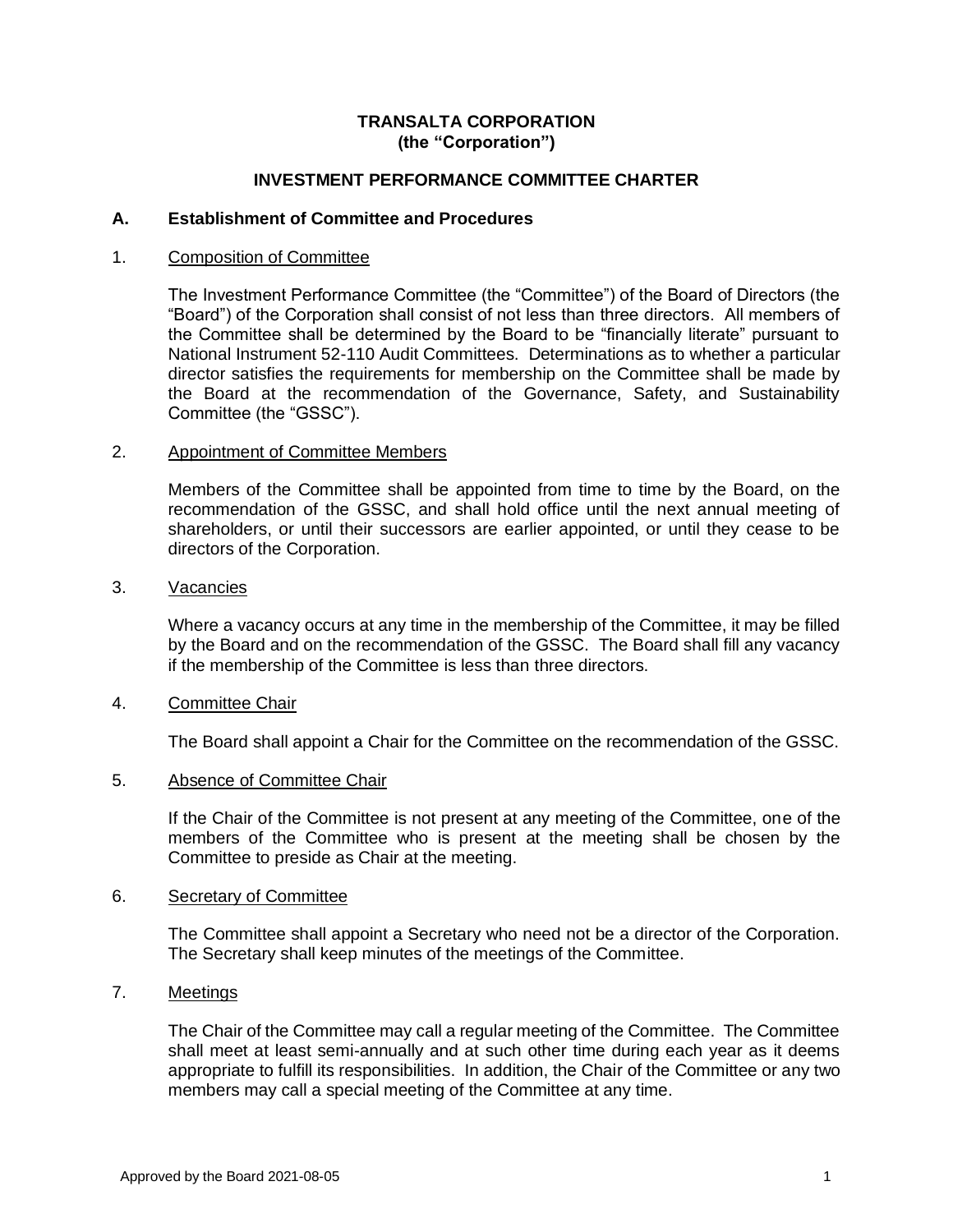## 8. Quorum

A majority of the members of the Committee, present in person or by telephone or other telecommunication device that permits all persons participating in the meeting to speak to each shall constitute a quorum.

## 9. Notice of Meetings

Notice of the time and place of every meeting shall be given in writing (including by way of electronic facsimile communication or email) to each member of the Committee at least 48 hours prior to the time fixed for such meeting, provided however, that a member may in any manner waive notice of a meeting and attendance of a member at a meeting constitutes a waiver of notice of the meeting, except where a member attends for the express purpose of objecting to the transaction of any business on the ground that the meeting is not lawfully called. Notice of every meeting shall also be provided to the external and internal auditors.

## 10. Attendance at Meetings

At the invitation of the Chair of the Committee, other Board members, the President and Chief Executive Officer (the "CEO"), the Chief Financial Officer ("CFO"), other officers or employees of the Corporation, and other experts or consultants may attend a meeting of the Committee.

## 11. Procedure, Records and Reporting

Subject to any statute or the articles and by-laws of the Corporation, the Committee shall fix its own procedures at meetings, keep records of its proceedings and report to the Board, generally not later than the next scheduled meeting of the Board.

## 12. Review of Charter and Evaluation of Committee

The Committee shall evaluate its performance and review and assess the adequacy of its Charter at least annually or otherwise, as it deems appropriate. All changes proposed by the Committee are reviewed and approved by the GSSC and the Board.

## 13. Outside Experts and Advisors

The Committee Chair, on behalf of the Committee, or any of its members is authorized, at the expense of the Corporation, when deemed necessary or desirable, to retain independent counsel, outside experts and other advisors to advise the Committee independently on any matter. The retention of such counsel, expert or advisor in no way requires the Committee to act in accordance with the recommendations of such counsel, expert or advisor.

## **B. Duties and Responsibilities of the Chair**

The fundamental responsibility of the Chair of the Committee is to effectively manage the duties of the Committee.

The Chair is responsible for: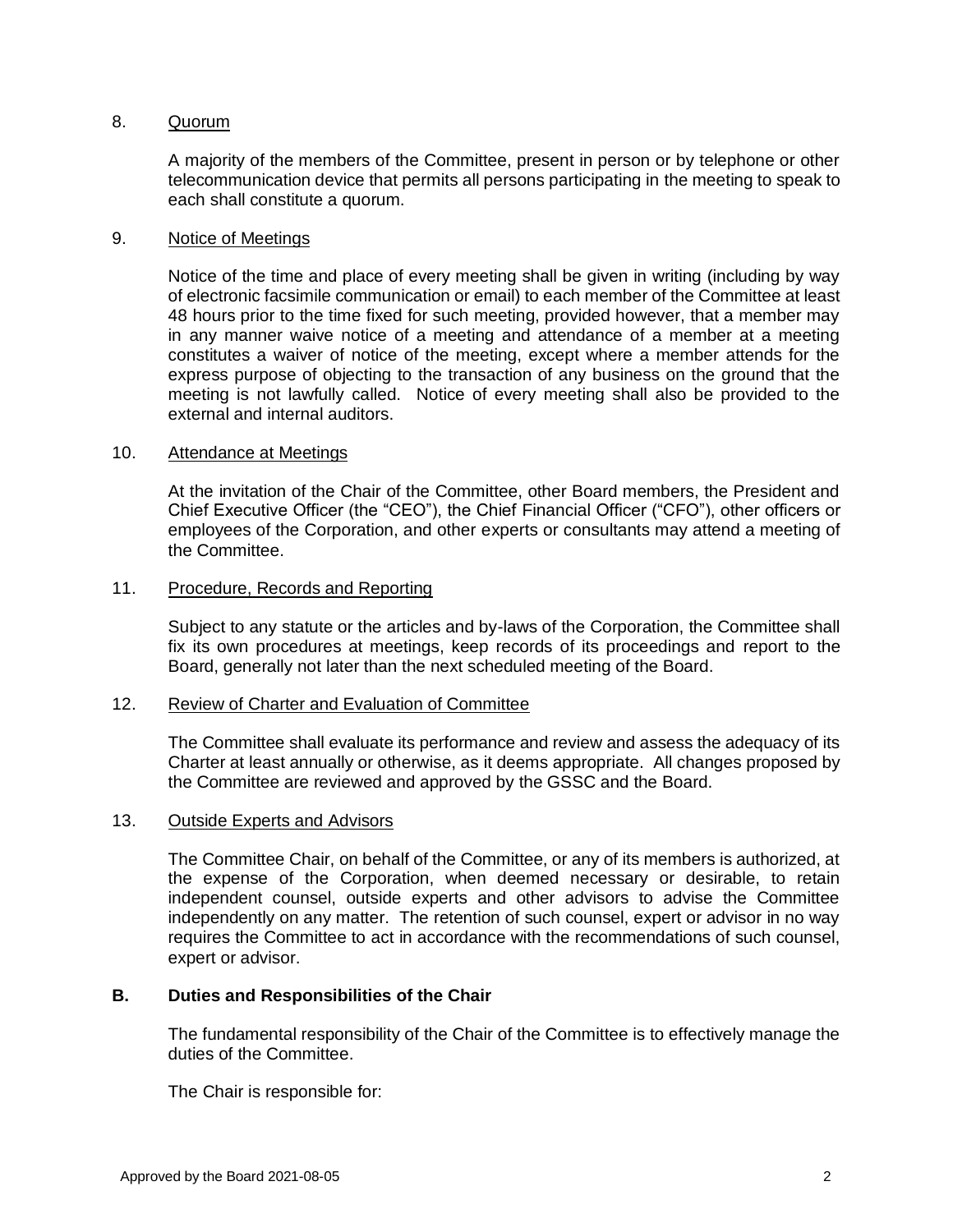- 1. Chairing meetings of the Committee and ensuring that the Committee is properly organized so that it functions effectively and meets its obligations and responsibilities.
- 2. Establishing the frequency of Committee meetings, duly convening the same and confirming that a quorum is present when required.
- 3. Working with the CEO, the CFO, and the Corporate Secretary on the development of agendas and ensuring that required materials for effective decision-making are provided to the Committee.
- 4. Providing leadership to the Committee and assisting the Committee in ensuring the proper and timely discharge of its responsibilities.
- 5. Reporting to the Board on the recommendations and decisions of the Committee.

## **C. Mandate of the Committee**

The Committee will assist the Board with oversight of management's investment conclusions, execution of major capital expenditure projects approved by the Board and in furtherance of the Corporation's strategic plans. The Committee will provide assistance to the Board in fulfilling its oversight responsibilities with respect to broadly reviewing and monitoring project management and control processes, financial profile, capital costs, procurement practices, and project schedules in a more in-depth manner than time permits during regularly scheduled Board meetings. Management is responsible for the identification and management of the Corporation's risks relating to its capital projects and is responsible for the development and implementation of policies and procedures to mitigate such risks. Management will review their risk management practices with the IPC.

## **D. Responsibilities of the Committee**

The Committee has three broad sets of responsibilities in fulfilling its mandate: (i) advisory; (ii) endorsement; and (iii) assurance. Meeting agendas, discussions, and minutes will clearly denote which of these three responsibilities are associated with each topic.

In fulfilling its responsibilities, the Committee shall:

1. Act as a constructive advisory group for the CEO, CFO, as well as other officers and employees of the company, by providing feedback and advice on the portfolio of capital projects, as well as individual capital projects throughout their lifecycles. Specific advice may be provided on (i) the overall health of the project pipeline; (ii) the fit of individual projects within the overall growth and financial strategy of the Corporation; and (iii) a wide range of specific project topics, that will evolve from concepts to recommendations as the project progresses through the stage-gate process. These topics may include, but are not limited to: (i) rates of return and financing strategy; (ii) commercial contracting and procurement approach; (iii) assessment of counterparties; (iv) partner selection (if appropriate); and (v) risk assessment and mitigation plans (safety, reputational, operational, commercial, financial, etc.).